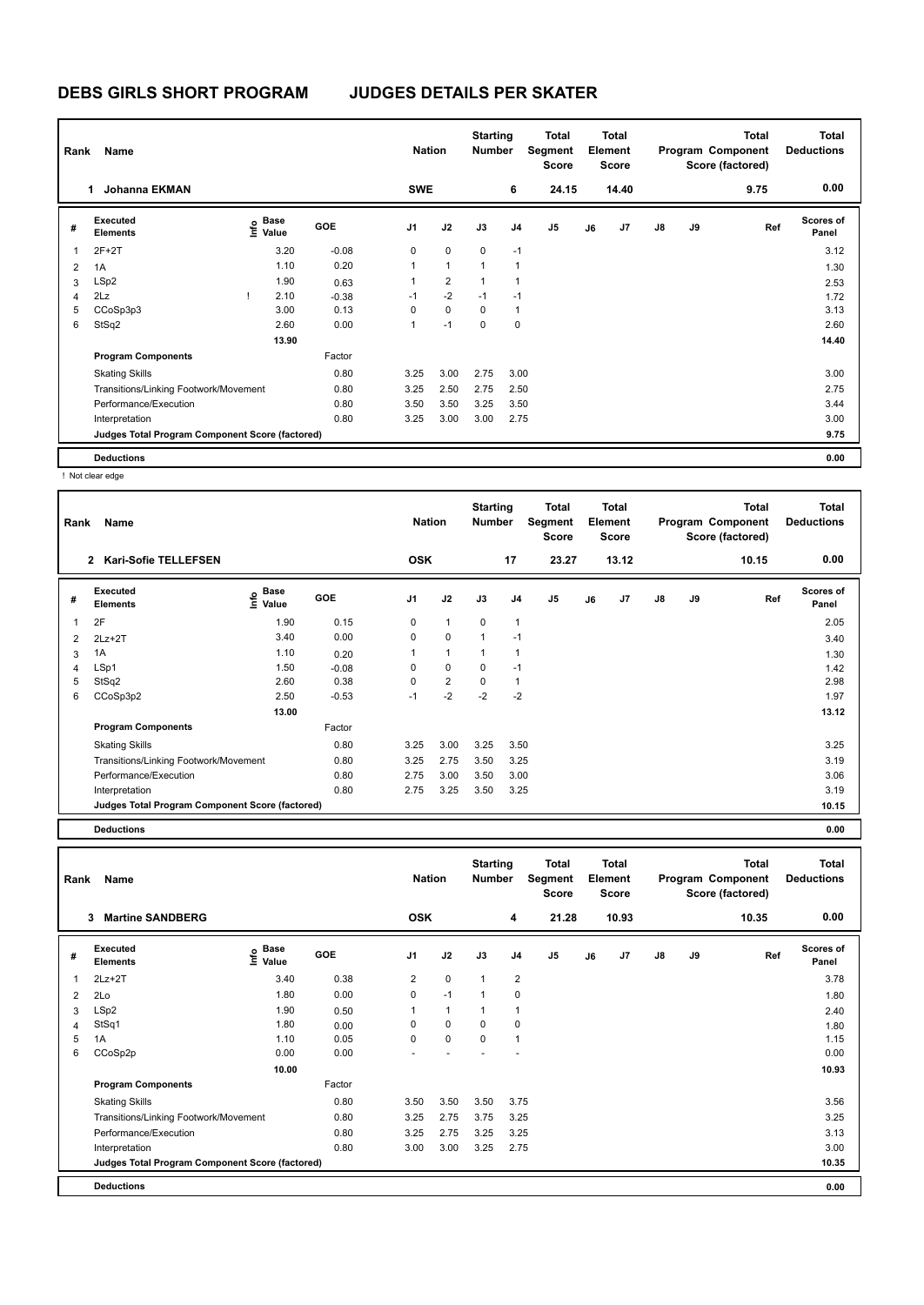|   | Name<br>Rank<br>4 Lisa DYBSJORD                 |                                    |            |                | <b>Nation</b> | <b>Starting</b><br><b>Number</b> |                | Total<br>Segment<br><b>Score</b> |    | <b>Total</b><br>Element<br><b>Score</b> |               |    | <b>Total</b><br>Program Component<br>Score (factored) | Total<br><b>Deductions</b> |
|---|-------------------------------------------------|------------------------------------|------------|----------------|---------------|----------------------------------|----------------|----------------------------------|----|-----------------------------------------|---------------|----|-------------------------------------------------------|----------------------------|
|   |                                                 |                                    |            | <b>OSK</b>     |               |                                  | 7              | 20.88                            |    | 11.58                                   |               |    | 9.30                                                  | 0.00                       |
| # | Executed<br><b>Elements</b>                     | <b>Base</b><br>$\frac{6}{5}$ Value | <b>GOE</b> | J <sub>1</sub> | J2            | J3                               | J <sub>4</sub> | J <sub>5</sub>                   | J6 | J <sub>7</sub>                          | $\mathsf{J}8$ | J9 | Ref                                                   | <b>Scores of</b><br>Panel  |
| 1 | 2Lo                                             | 1.80                               | 0.00       | 0              | $\mathbf 0$   | 0                                | 0              |                                  |    |                                         |               |    |                                                       | 1.80                       |
| 2 | $2S+2T$                                         | 2.60                               | 0.15       | 1              | $\mathbf 0$   | 1                                | 1              |                                  |    |                                         |               |    |                                                       | 2.75                       |
| 3 | CCoSp3p2                                        | 2.50                               | 0.25       | 1              | $\mathbf 0$   | 0                                | 1              |                                  |    |                                         |               |    |                                                       | 2.75                       |
| 4 | 1A                                              | 1.10                               | 0.05       | 0              | $\mathbf 0$   | 0                                | 1              |                                  |    |                                         |               |    |                                                       | 1.15                       |
| 5 | StSqB                                           | 1.50                               | 0.13       | 0              | 0             | 0                                | 1              |                                  |    |                                         |               |    |                                                       | 1.63                       |
| 6 | LSp1                                            | 1.50                               | 0.00       | 0              | 0             | 0                                | 0              |                                  |    |                                         |               |    |                                                       | 1.50                       |
|   |                                                 | 11.00                              |            |                |               |                                  |                |                                  |    |                                         |               |    |                                                       | 11.58                      |
|   | <b>Program Components</b>                       |                                    | Factor     |                |               |                                  |                |                                  |    |                                         |               |    |                                                       |                            |
|   | <b>Skating Skills</b>                           |                                    | 0.80       | 3.00           | 2.50          | 3.25                             | 3.25           |                                  |    |                                         |               |    |                                                       | 3.00                       |
|   | Transitions/Linking Footwork/Movement           |                                    | 0.80       | 2.75           | 2.50          | 2.75                             | 3.25           |                                  |    |                                         |               |    |                                                       | 2.81                       |
|   | Performance/Execution                           |                                    | 0.80       | 3.00           | 3.25          | 2.75                             | 2.75           |                                  |    |                                         |               |    |                                                       | 2.94                       |
|   | Interpretation                                  |                                    | 0.80       | 3.00           | 2.75          | 3.00                             | 2.75           |                                  |    |                                         |               |    |                                                       | 2.88                       |
|   | Judges Total Program Component Score (factored) |                                    |            |                |               |                                  |                |                                  |    |                                         |               |    |                                                       | 9.30                       |
|   | <b>Deductions</b>                               |                                    |            |                |               |                                  |                |                                  |    |                                         |               |    |                                                       | 0.00                       |

| Rank           | Name                                            |                             | <b>Nation</b> |                | <b>Starting</b><br><b>Number</b> |                | <b>Total</b><br>Segment<br><b>Score</b> |                | <b>Total</b><br>Element<br><b>Score</b> |                |    | <b>Total</b><br>Program Component<br>Score (factored) | <b>Total</b><br><b>Deductions</b> |                           |
|----------------|-------------------------------------------------|-----------------------------|---------------|----------------|----------------------------------|----------------|-----------------------------------------|----------------|-----------------------------------------|----------------|----|-------------------------------------------------------|-----------------------------------|---------------------------|
|                | <b>Estera PAULAUSKAITE</b><br>5                 |                             |               | LIL            |                                  |                | 16                                      | 20.47          |                                         | 11.02          |    |                                                       | 9.45                              | 0.00                      |
| #              | Executed<br><b>Elements</b>                     | Base<br>$\frac{6}{5}$ Value | <b>GOE</b>    | J <sub>1</sub> | J2                               | J3             | J4                                      | J <sub>5</sub> | J6                                      | J <sub>7</sub> | J8 | J9                                                    | Ref                               | <b>Scores of</b><br>Panel |
|                | 2F                                              | 1.90                        | $-0.15$       | $-1$           | $-1$                             | $\Omega$       | 0                                       |                |                                         |                |    |                                                       |                                   | 1.75                      |
| $\overline{2}$ | $2S+2T$                                         | 2.60                        | $-0.35$       | $-1$           | $-2$                             | $-2$           | $-2$                                    |                |                                         |                |    |                                                       |                                   | 2.25                      |
| 3              | LSp1                                            | 1.50                        | 0.00          | 0              | $\mathbf 0$                      | $\mathbf 0$    | 0                                       |                |                                         |                |    |                                                       |                                   | 1.50                      |
| $\overline{4}$ | 1A                                              | 1.10                        | 0.10          | 0              | $\mathbf 0$                      | $\overline{1}$ |                                         |                |                                         |                |    |                                                       |                                   | 1.20                      |
| 5              | StSq1                                           | 1.80                        | 0.05          | 0              | $-1$                             | 1              | 0                                       |                |                                         |                |    |                                                       |                                   | 1.85                      |
| 6              | CCoSp3p2                                        | 2.50                        | $-0.03$       | 1              | $\mathbf 0$                      | $-1$           | $-1$                                    |                |                                         |                |    |                                                       |                                   | 2.47                      |
|                |                                                 | 11.40                       |               |                |                                  |                |                                         |                |                                         |                |    |                                                       |                                   | 11.02                     |
|                | <b>Program Components</b>                       |                             | Factor        |                |                                  |                |                                         |                |                                         |                |    |                                                       |                                   |                           |
|                | <b>Skating Skills</b>                           |                             | 0.80          | 3.25           | 2.50                             | 3.50           | 3.25                                    |                |                                         |                |    |                                                       |                                   | 3.13                      |
|                | Transitions/Linking Footwork/Movement           |                             | 0.80          | 3.25           | 2.00                             | 3.25           | 2.75                                    |                |                                         |                |    |                                                       |                                   | 2.81                      |
|                | Performance/Execution                           |                             | 0.80          | 2.75           | 3.00                             | 3.50           | 2.75                                    |                |                                         |                |    |                                                       |                                   | 3.00                      |
|                | Interpretation                                  |                             | 0.80          | 2.75           | 2.50                             | 3.75           | 2.50                                    |                |                                         |                |    |                                                       |                                   | 2.88                      |
|                | Judges Total Program Component Score (factored) |                             |               |                |                                  |                |                                         |                |                                         |                |    |                                                       |                                   | 9.45                      |
|                |                                                 |                             |               |                |                                  |                |                                         |                |                                         |                |    |                                                       |                                   |                           |

**Deductions 0.00**

**Total Deductions Total Program Component Score (factored) Total Element Segment Score Total Score Starting Rank Name Nation Number # Executed Elements Base Value GOE J1 J2 J3 J4 J5 J6 J7 J8 J9 Scores of Panel** 1 1.90 -0.83 -3 -2 -3 -3 **Ref**  2F+COMBO 1.07 **Info 6 Frida Turiddotter BERGE AKK 5 19.70 10.45 9.25 0.00** 2 2Lz ! 2.10 -0.90 -3 -3 -3 -3 1.20 3 CCoSp3p3 3.00 0.00 0 0 0 0 3.00 4 1A 1.10 0.05 0 0 1 0 1.15 5 LSp2 1.90 0.50 2 1 0 1 2.40 6 StSqB 1.50 0.13 1 0 0 0 1.63 **11.50 10.45 Program Components**  Skating Skills 3.50 3.25 3.25 3.25 3.25 Factor 0.80 3.13 Transitions/Linking Footwork/Movement 0.80 3.25 3.00 2.75 3.25 3.06 Performance/Execution 0.80 2.75 2.50 2.25 2.50 2.50 Interpretation 0.80 0.80 3.00 2.75 2.75 3.00 3.00 2.88 **Deductions 0.00 Judges Total Program Component Score (factored) 9.25**

! Not clear edge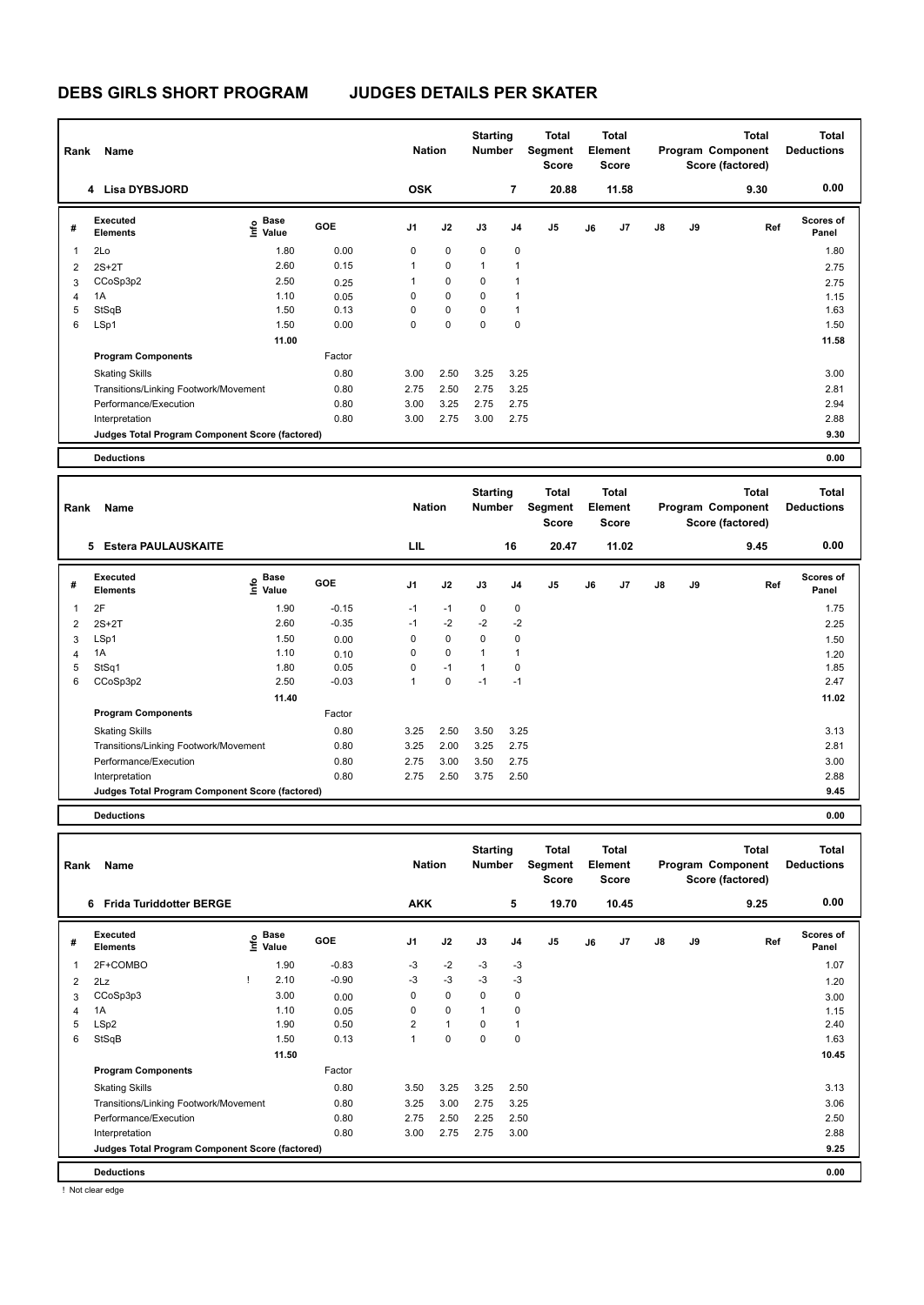| Rank | Name                                            |    | <b>Nation</b>                    |                   | <b>Starting</b><br><b>Number</b> |              | Total<br>Segment<br><b>Score</b> |                | Total<br>Element<br><b>Score</b> |    |                | Total<br>Program Component<br>Score (factored) | <b>Total</b><br><b>Deductions</b> |      |                           |
|------|-------------------------------------------------|----|----------------------------------|-------------------|----------------------------------|--------------|----------------------------------|----------------|----------------------------------|----|----------------|------------------------------------------------|-----------------------------------|------|---------------------------|
|      | <b>Charlotte SCHØNING CHUTJIAN</b><br>7         |    |                                  |                   | <b>OSK</b>                       |              |                                  | 3              | 18.11                            |    | 9.91           |                                                |                                   | 9.20 | 1.00                      |
| #    | Executed<br><b>Elements</b>                     |    | <b>Base</b><br>e Base<br>⊆ Value | GOE               | J <sub>1</sub>                   | J2           | J3                               | J <sub>4</sub> | J <sub>5</sub>                   | J6 | J <sub>7</sub> | $\mathsf{J}8$                                  | J9                                | Ref  | <b>Scores of</b><br>Panel |
| 1    | $2S+1T$                                         |    | 1.70                             | $-0.05$           | 0                                | $\mathbf 0$  | $\mathbf 0$                      | $-1$           |                                  |    |                |                                                |                                   |      | 1.65                      |
| 2    | StSq1                                           |    | 1.80                             | 0.38              | 0                                | $\mathbf{1}$ | 1                                | 1              |                                  |    |                |                                                |                                   |      | 2.18                      |
| 3    | LSp2                                            |    | 1.90                             | 0.38              | 1                                | 1            | 1                                | 0              |                                  |    |                |                                                |                                   |      | 2.28                      |
| 4    | 2F<<                                            | << | 0.50                             | $-0.30$           | $-3$                             | $-3$         | $-3$                             | -3             |                                  |    |                |                                                |                                   |      | 0.20                      |
| 5    | 1A                                              |    | 1.10                             | 0.00              | 0                                | $\mathbf 0$  | 0                                | 0              |                                  |    |                |                                                |                                   |      | 1.10                      |
| 6    | CCoSp3p2                                        |    | 2.50                             | 0.00              | 0                                | 0            | 0                                | 0              |                                  |    |                |                                                |                                   |      | 2.50                      |
|      |                                                 |    | 9.50                             |                   |                                  |              |                                  |                |                                  |    |                |                                                |                                   |      | 9.91                      |
|      | <b>Program Components</b>                       |    |                                  | Factor            |                                  |              |                                  |                |                                  |    |                |                                                |                                   |      |                           |
|      | <b>Skating Skills</b>                           |    |                                  | 0.80              | 2.25                             | 2.50         | 3.50                             | 2.25           |                                  |    |                |                                                |                                   |      | 2.63                      |
|      | Transitions/Linking Footwork/Movement           |    |                                  | 0.80              | 2.50                             | 2.50         | 3.00                             | 3.00           |                                  |    |                |                                                |                                   |      | 2.75                      |
|      | Performance/Execution                           |    |                                  | 0.80              | 3.00                             | 3.00         | 3.25                             | 2.50           |                                  |    |                |                                                |                                   |      | 2.94                      |
|      | Interpretation                                  |    |                                  | 0.80              | 3.00                             | 3.25         | 3.25                             | 3.25           |                                  |    |                |                                                |                                   |      | 3.19                      |
|      | Judges Total Program Component Score (factored) |    |                                  |                   |                                  |              |                                  |                |                                  |    |                |                                                |                                   |      | 9.20                      |
|      | <b>Deductions</b>                               |    |                                  | $-1.00$<br>Falls: |                                  |              |                                  |                |                                  |    |                |                                                |                                   |      | $-1.00$                   |

<< Downgraded jump

| Rank | Name                                            |                                  |            | <b>Nation</b>  |              | <b>Starting</b><br><b>Number</b> |                | Total<br>Segment<br><b>Score</b> |    | <b>Total</b><br>Element<br><b>Score</b> |               |    | <b>Total</b><br>Program Component<br>Score (factored) | <b>Total</b><br><b>Deductions</b> |
|------|-------------------------------------------------|----------------------------------|------------|----------------|--------------|----------------------------------|----------------|----------------------------------|----|-----------------------------------------|---------------|----|-------------------------------------------------------|-----------------------------------|
|      | <b>Lisa SAGEN</b><br>8                          |                                  |            | <b>AKK</b>     |              |                                  | 9              | 17.84                            |    | 8.94                                    |               |    | 8.90                                                  | 0.00                              |
| #    | Executed<br><b>Elements</b>                     | <b>Base</b><br>e Base<br>⊆ Value | <b>GOE</b> | J <sub>1</sub> | J2           | J3                               | J <sub>4</sub> | J <sub>5</sub>                   | J6 | J7                                      | $\mathsf{J}8$ | J9 | Ref                                                   | Scores of<br>Panel                |
|      | $2T+2T$                                         | 2.60                             | $-0.30$    | $-2$           | $-1$         | $-2$                             | $-1$           |                                  |    |                                         |               |    |                                                       | 2.30                              |
| 2    | 2Lo                                             | 1.80                             | 0.15       | 0              | $\mathbf{1}$ | 0                                | 1              |                                  |    |                                         |               |    |                                                       | 1.95                              |
| 3    | LSp1                                            | 1.50                             | $-0.03$    | 1              | 0            | $-1$                             | $-1$           |                                  |    |                                         |               |    |                                                       | 1.47                              |
| 4    | StSqB                                           | 1.50                             | 0.00       | 0              | $\mathbf 0$  | $\Omega$                         | 0              |                                  |    |                                         |               |    |                                                       | 1.50                              |
| 5    | 1A                                              | 1.10                             | $-0.20$    | $-1$           | $-1$         | $-1$                             | $-1$           |                                  |    |                                         |               |    |                                                       | 0.90                              |
| 6    | CCoSp2pB                                        | 1.20                             | $-0.38$    | $-1$           | $-1$         | $-2$                             | $-1$           |                                  |    |                                         |               |    |                                                       | 0.82                              |
|      |                                                 | 9.70                             |            |                |              |                                  |                |                                  |    |                                         |               |    |                                                       | 8.94                              |
|      | <b>Program Components</b>                       |                                  | Factor     |                |              |                                  |                |                                  |    |                                         |               |    |                                                       |                                   |
|      | <b>Skating Skills</b>                           |                                  | 0.80       | 2.75           | 2.50         | 3.50                             | 3.25           |                                  |    |                                         |               |    |                                                       | 3.00                              |
|      | Transitions/Linking Footwork/Movement           |                                  | 0.80       | 2.50           | 2.25         | 2.75                             | 3.00           |                                  |    |                                         |               |    |                                                       | 2.63                              |
|      | Performance/Execution                           |                                  | 0.80       | 2.75           | 2.50         | 3.00                             | 2.75           |                                  |    |                                         |               |    |                                                       | 2.75                              |
|      | Interpretation                                  |                                  | 0.80       | 2.75           | 2.50         | 3.25                             | 2.50           |                                  |    |                                         |               |    |                                                       | 2.75                              |
|      | Judges Total Program Component Score (factored) |                                  |            |                |              |                                  |                |                                  |    |                                         |               |    |                                                       | 8.90                              |

**Deductions 0.00**

| Rank | Name                                            |                           |                   | <b>Nation</b>  |      | <b>Starting</b><br><b>Number</b> |                | Total<br>Segment<br><b>Score</b> |    | Total<br>Element<br><b>Score</b> |    |    | <b>Total</b><br>Program Component<br>Score (factored) | <b>Total</b><br><b>Deductions</b> |
|------|-------------------------------------------------|---------------------------|-------------------|----------------|------|----------------------------------|----------------|----------------------------------|----|----------------------------------|----|----|-------------------------------------------------------|-----------------------------------|
|      | Rikke BØE<br>9                                  |                           |                   | <b>SSK</b>     |      |                                  | 1              | 16.87                            |    | 10.12                            |    |    | 7.75                                                  | 1.00                              |
| #    | Executed<br><b>Elements</b>                     | Base<br>e Base<br>⊆ Value | <b>GOE</b>        | J <sub>1</sub> | J2   | J3                               | J <sub>4</sub> | J <sub>5</sub>                   | J6 | J <sub>7</sub>                   | J8 | J9 | Ref                                                   | <b>Scores of</b><br>Panel         |
| 1    | 2Lz                                             | 2.10                      | $-0.23$           | $-1$           | $-2$ | 0                                | 0              |                                  |    |                                  |    |    |                                                       | 1.87                              |
| 2    | $2Lo+2Lo$                                       | 3.60                      | $-0.90$           | -3             | $-3$ | $-3$                             | $-3$           |                                  |    |                                  |    |    |                                                       | 2.70                              |
| 3    | LSpB                                            | 1.20                      | $-0.30$           | $-1$           | $-1$ | $-1$                             | $-1$           |                                  |    |                                  |    |    |                                                       | 0.90                              |
| 4    | 1A                                              | 1.10                      | 0.00              | 0              | 0    | 0                                | 0              |                                  |    |                                  |    |    |                                                       | 1.10                              |
| 5    | StSqB                                           | 1.50                      | $-0.30$           | $-1$           | $-1$ | $-1$                             | $-1$           |                                  |    |                                  |    |    |                                                       | 1.20                              |
| 6    | CCoSp3p2                                        | 2.50                      | $-0.15$           | 0              | 0    | $-1$                             | $-1$           |                                  |    |                                  |    |    |                                                       | 2.35                              |
|      |                                                 | 12.00                     |                   |                |      |                                  |                |                                  |    |                                  |    |    |                                                       | 10.12                             |
|      | <b>Program Components</b>                       |                           | Factor            |                |      |                                  |                |                                  |    |                                  |    |    |                                                       |                                   |
|      | <b>Skating Skills</b>                           |                           | 0.80              | 2.25           | 2.50 | 2.75                             | 2.25           |                                  |    |                                  |    |    |                                                       | 2.44                              |
|      | Transitions/Linking Footwork/Movement           |                           | 0.80              | 2.50           | 2.25 | 2.25                             | 3.00           |                                  |    |                                  |    |    |                                                       | 2.50                              |
|      | Performance/Execution                           |                           | 0.80              | 2.25           | 2.25 | 2.50                             | 2.50           |                                  |    |                                  |    |    |                                                       | 2.38                              |
|      | Interpretation                                  |                           | 0.80              | 2.50           | 2.25 | 2.75                             | 2.00           |                                  |    |                                  |    |    |                                                       | 2.38                              |
|      | Judges Total Program Component Score (factored) |                           |                   |                |      |                                  |                |                                  |    |                                  |    |    |                                                       | 7.75                              |
|      | <b>Deductions</b>                               |                           | $-1.00$<br>Falls: |                |      |                                  |                |                                  |    |                                  |    |    |                                                       | $-1.00$                           |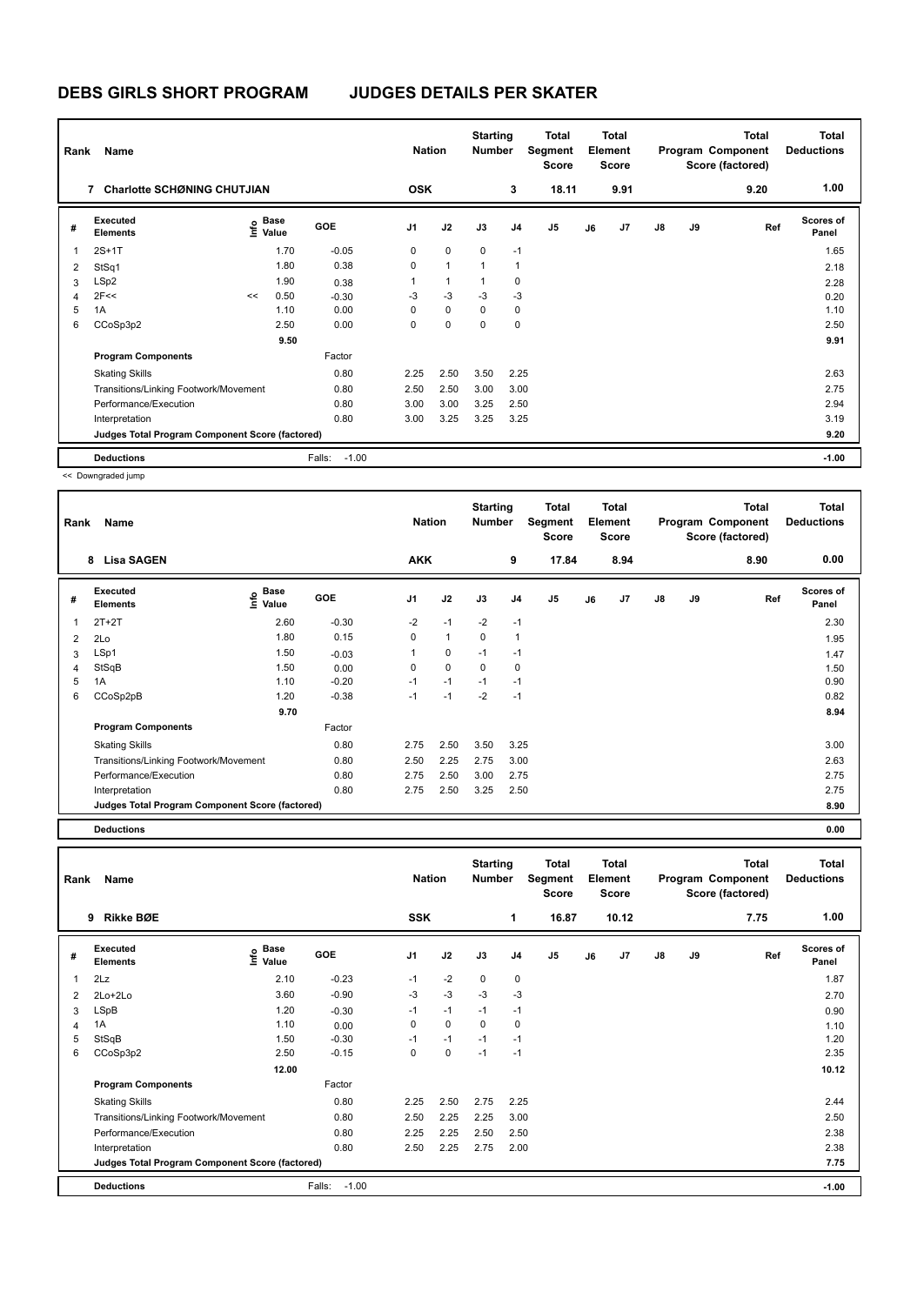| Rank         | Name                                            |         | <b>Nation</b>                               |            | <b>Starting</b><br><b>Number</b> |              | Total<br>Segment<br><b>Score</b> |                | <b>Total</b><br>Element<br><b>Score</b> |    |      | <b>Total</b><br>Program Component<br>Score (factored) | <b>Total</b><br><b>Deductions</b> |      |                           |
|--------------|-------------------------------------------------|---------|---------------------------------------------|------------|----------------------------------|--------------|----------------------------------|----------------|-----------------------------------------|----|------|-------------------------------------------------------|-----------------------------------|------|---------------------------|
| 10           | Amine STORRØD                                   |         |                                             |            | <b>FKK</b>                       |              |                                  | 10             | 16.06                                   |    | 7.46 |                                                       |                                   | 8.60 | 0.00                      |
| #            | Executed<br><b>Elements</b>                     |         | <b>Base</b><br>e <sup>Base</sup><br>⊆ Value | <b>GOE</b> | J <sub>1</sub>                   | J2           | J3                               | J <sub>4</sub> | J <sub>5</sub>                          | J6 | J7   | $\mathsf{J}8$                                         | J9                                | Ref  | <b>Scores of</b><br>Panel |
| $\mathbf{1}$ | 1A                                              |         | 1.10                                        | 0.05       | 0                                | $\mathbf{1}$ | 0                                | 0              |                                         |    |      |                                                       |                                   |      | 1.15                      |
| 2            | $2Lo<+1Lo$                                      | $\prec$ | 1.80                                        | $-0.75$    | $-2$                             | $-2$         | $-3$                             | $-3$           |                                         |    |      |                                                       |                                   |      | 1.05                      |
| 3            | LSp1                                            |         | 1.50                                        | $-0.23$    | 0                                | $-1$         | $\mathbf 0$                      | $-2$           |                                         |    |      |                                                       |                                   |      | 1.27                      |
| 4            | 2Lz<<                                           |         | 0.60                                        | $-0.30$    | -3                               | $-3$         | $-3$                             | $-3$           |                                         |    |      |                                                       |                                   |      | 0.30                      |
| 5            | StSqB                                           |         | 1.50                                        | $-0.08$    | 0                                | 0            | $\Omega$                         | $-1$           |                                         |    |      |                                                       |                                   |      | 1.42                      |
| 6            | FCCoSp3p2                                       |         | 2.50                                        | $-0.23$    | 0                                | $-1$         | $\Omega$                         | $-2$           |                                         |    |      |                                                       |                                   |      | 2.27                      |
|              |                                                 |         | 9.00                                        |            |                                  |              |                                  |                |                                         |    |      |                                                       |                                   |      | 7.46                      |
|              | <b>Program Components</b>                       |         |                                             | Factor     |                                  |              |                                  |                |                                         |    |      |                                                       |                                   |      |                           |
|              | <b>Skating Skills</b>                           |         |                                             | 0.80       | 2.50                             | 2.50         | 3.00                             | 2.25           |                                         |    |      |                                                       |                                   |      | 2.56                      |
|              | Transitions/Linking Footwork/Movement           |         |                                             | 0.80       | 2.50                             | 2.25         | 2.75                             | 2.25           |                                         |    |      |                                                       |                                   |      | 2.44                      |
|              | Performance/Execution                           |         |                                             | 0.80       | 3.00                             | 3.00         | 3.25                             | 2.75           |                                         |    |      |                                                       |                                   |      | 3.00                      |
|              | Interpretation                                  |         |                                             | 0.80       | 3.00                             | 3.00         | 3.00                             | 2.00           |                                         |    |      |                                                       |                                   |      | 2.75                      |
|              | Judges Total Program Component Score (factored) |         |                                             |            |                                  |              |                                  |                |                                         |    |      |                                                       |                                   |      | 8.60                      |
|              | <b>Deductions</b>                               |         |                                             |            |                                  |              |                                  |                |                                         |    |      |                                                       |                                   |      | 0.00                      |

< Under-rotated jump << Downgraded jump ! Not clear edge

| Rank           | Name                                            |                          |                      |                   | <b>Nation</b>  |              | <b>Starting</b><br><b>Number</b> |                | Total<br>Segment<br><b>Score</b> |    | <b>Total</b><br>Element<br><b>Score</b> |    |    | <b>Total</b><br>Program Component<br>Score (factored) | <b>Total</b><br><b>Deductions</b> |
|----------------|-------------------------------------------------|--------------------------|----------------------|-------------------|----------------|--------------|----------------------------------|----------------|----------------------------------|----|-----------------------------------------|----|----|-------------------------------------------------------|-----------------------------------|
|                | <b>Christina B. PAUS</b><br>11                  |                          |                      |                   | <b>OSK</b>     |              |                                  | 12             | 16.04                            |    | 6.79                                    |    |    | 10.25                                                 | 1.00                              |
| #              | Executed<br><b>Elements</b>                     | ١nfo                     | <b>Base</b><br>Value | <b>GOE</b>        | J <sub>1</sub> | J2           | J3                               | J <sub>4</sub> | J <sub>5</sub>                   | J6 | J <sub>7</sub>                          | J8 | J9 | Ref                                                   | <b>Scores of</b><br>Panel         |
| 1              | 2Lo<                                            | $\overline{\phantom{a}}$ | 1.30                 | $-0.90$           | $-3$           | $-3$         | $-3$                             | $-3$           |                                  |    |                                         |    |    |                                                       | 0.40                              |
| 2              | $2T+2T<<$                                       | <<                       | 1.70                 | $-0.55$           | $-3$           | $-2$         | $-3$                             | $-3$           |                                  |    |                                         |    |    |                                                       | 1.15                              |
| 3              | CCoSp2pBV1                                      |                          | 1.00                 | $-0.23$           | 0              | $-1$         | $-1$                             | $-1$           |                                  |    |                                         |    |    |                                                       | 0.77                              |
| $\overline{4}$ | StSq1                                           |                          | 1.80                 | 0.50              |                | $\mathbf{1}$ | 1                                | 1              |                                  |    |                                         |    |    |                                                       | 2.30                              |
| 5              | 1A                                              |                          | 1.10                 | 0.10              | $\Omega$       | 0            | 1                                | 1              |                                  |    |                                         |    |    |                                                       | 1.20                              |
| 6              | <b>LSpB</b>                                     |                          | 1.20                 | $-0.23$           | $-1$           | 0            | $-1$                             | $-1$           |                                  |    |                                         |    |    |                                                       | 0.97                              |
|                |                                                 |                          | 8.10                 |                   |                |              |                                  |                |                                  |    |                                         |    |    |                                                       | 6.79                              |
|                | <b>Program Components</b>                       |                          |                      | Factor            |                |              |                                  |                |                                  |    |                                         |    |    |                                                       |                                   |
|                | <b>Skating Skills</b>                           |                          |                      | 0.80              | 3.50           | 2.75         | 3.50                             | 3.25           |                                  |    |                                         |    |    |                                                       | 3.25                              |
|                | Transitions/Linking Footwork/Movement           |                          |                      | 0.80              | 3.25           | 2.50         | 3.50                             | 3.00           |                                  |    |                                         |    |    |                                                       | 3.06                              |
|                | Performance/Execution                           |                          |                      | 0.80              | 3.25           | 3.25         | 3.25                             | 2.75           |                                  |    |                                         |    |    |                                                       | 3.13                              |
|                | Interpretation                                  |                          |                      | 0.80              | 3.25           | 3.25         | 3.50                             | 3.50           |                                  |    |                                         |    |    |                                                       | 3.38                              |
|                | Judges Total Program Component Score (factored) |                          |                      |                   |                |              |                                  |                |                                  |    |                                         |    |    |                                                       | 10.25                             |
|                | <b>Deductions</b>                               |                          |                      | $-1.00$<br>Falls: |                |              |                                  |                |                                  |    |                                         |    |    |                                                       | $-1.00$                           |

< Under-rotated jump << Downgraded jump

| Rank | Name                                            |      | <b>Nation</b>        |         | <b>Starting</b><br><b>Number</b> |             | <b>Total</b><br>Segment<br><b>Score</b> |                          | Total<br>Element<br><b>Score</b> |    |                | Total<br>Program Component<br>Score (factored) | <b>Total</b><br><b>Deductions</b> |      |                    |
|------|-------------------------------------------------|------|----------------------|---------|----------------------------------|-------------|-----------------------------------------|--------------------------|----------------------------------|----|----------------|------------------------------------------------|-----------------------------------|------|--------------------|
| 12   | <b>Fannie STENBECK</b>                          |      |                      |         | <b>SWE</b>                       |             |                                         | $\overline{2}$           | 15.23                            |    | 7.43           |                                                |                                   | 7.80 | 0.00               |
| #    | <b>Executed</b><br><b>Elements</b>              | ١nf٥ | <b>Base</b><br>Value | GOE     | J <sub>1</sub>                   | J2          | J3                                      | J <sub>4</sub>           | J5                               | J6 | J <sub>7</sub> | $\mathsf{J}8$                                  | J9                                | Ref  | Scores of<br>Panel |
| 1    | 2Lo<<                                           | <<   | 0.50                 | $-0.30$ | $-3$                             | $-3$        | $-3$                                    | $-3$                     |                                  |    |                |                                                |                                   |      | 0.20               |
| 2    | CCoSp3p1                                        |      | 2.00                 | 0.13    |                                  | $\mathbf 0$ | 0                                       | 0                        |                                  |    |                |                                                |                                   |      | 2.13               |
| 3    | 1A                                              |      | 1.10                 | 0.05    | 0                                | 0           | 0                                       | $\overline{\phantom{a}}$ |                                  |    |                |                                                |                                   |      | 1.15               |
| 4    | StSq1                                           |      | 1.80                 | 0.00    | 0                                | 0           | 0                                       | 0                        |                                  |    |                |                                                |                                   |      | 1.80               |
| 5    | $2S+1T$                                         |      | 1.70                 | $-0.30$ | $-1$                             | $-1$        | $-2$                                    | $-2$                     |                                  |    |                |                                                |                                   |      | 1.40               |
| 6    | LSpB                                            |      | 1.20                 | $-0.45$ | 0                                | $-2$        | $-2$                                    | $-2$                     |                                  |    |                |                                                |                                   |      | 0.75               |
|      |                                                 |      | 8.30                 |         |                                  |             |                                         |                          |                                  |    |                |                                                |                                   |      | 7.43               |
|      | <b>Program Components</b>                       |      |                      | Factor  |                                  |             |                                         |                          |                                  |    |                |                                                |                                   |      |                    |
|      | <b>Skating Skills</b>                           |      |                      | 0.80    | 2.50                             | 2.25        | 3.25                                    | 2.75                     |                                  |    |                |                                                |                                   |      | 2.69               |
|      | Transitions/Linking Footwork/Movement           |      |                      | 0.80    | 2.50                             | 1.75        | 3.00                                    | 2.50                     |                                  |    |                |                                                |                                   |      | 2.44               |
|      | Performance/Execution                           |      |                      | 0.80    | 2.25                             | 1.75        | 2.75                                    | 2.25                     |                                  |    |                |                                                |                                   |      | 2.25               |
|      | Interpretation                                  |      |                      | 0.80    | 2.75                             | 1.75        | 2.75                                    | 2.25                     |                                  |    |                |                                                |                                   |      | 2.38               |
|      | Judges Total Program Component Score (factored) |      |                      |         |                                  |             |                                         |                          |                                  |    |                |                                                |                                   |      | 7.80               |
|      | <b>Deductions</b>                               |      |                      |         |                                  |             |                                         |                          |                                  |    |                |                                                |                                   |      | 0.00               |

<< Downgraded jump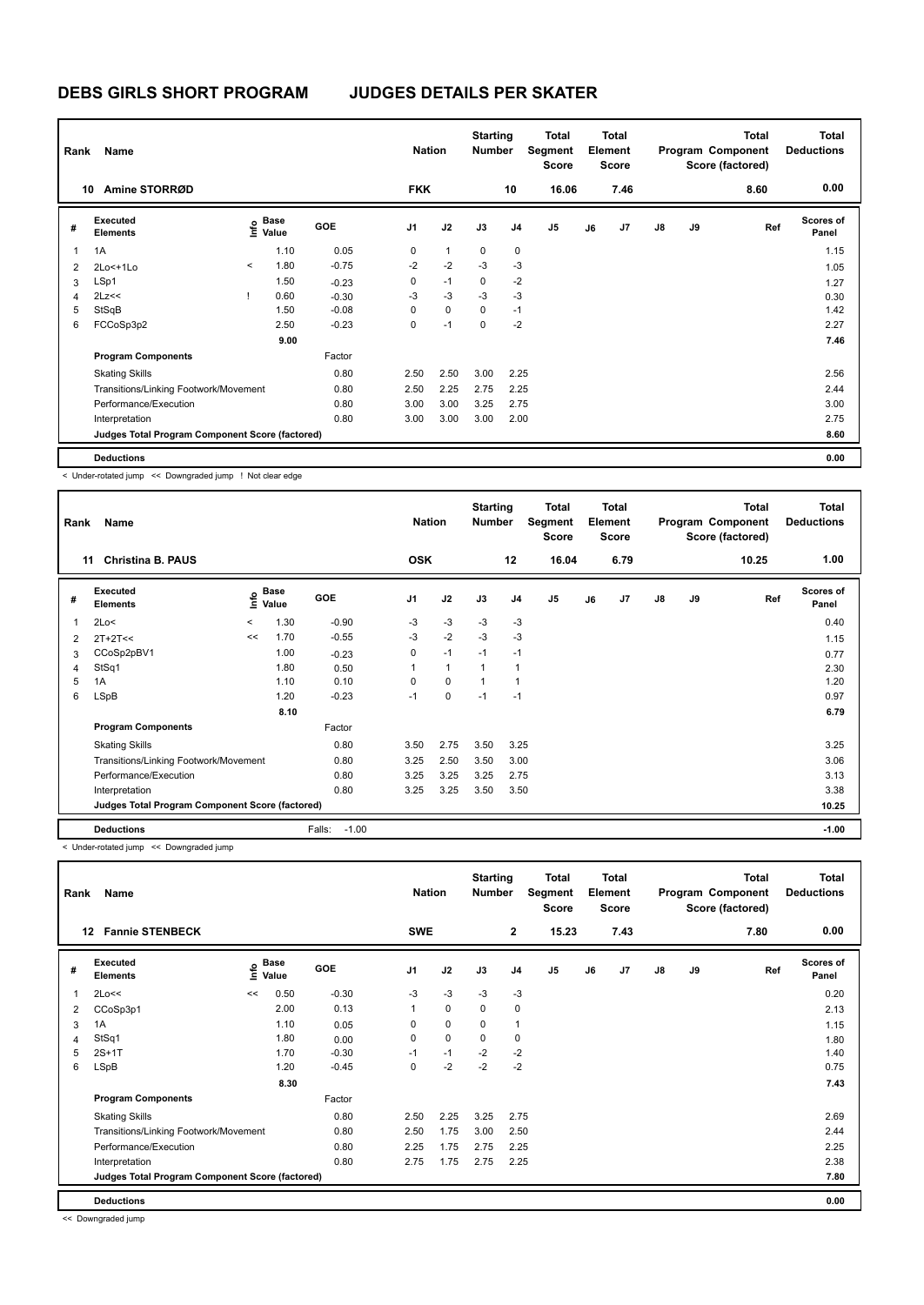| Rank           | Name                                            |                                  | <b>Nation</b>     |                | <b>Starting</b><br><b>Number</b> |             | <b>Total</b><br>Segment<br><b>Score</b> |                | Total<br>Element<br><b>Score</b> |      |               | Total<br>Program Component<br>Score (factored) | <b>Total</b><br><b>Deductions</b> |                           |
|----------------|-------------------------------------------------|----------------------------------|-------------------|----------------|----------------------------------|-------------|-----------------------------------------|----------------|----------------------------------|------|---------------|------------------------------------------------|-----------------------------------|---------------------------|
|                | <b>Felicia NEBORG</b><br>13                     |                                  |                   | <b>SWE</b>     |                                  |             | 13                                      | 14.82          |                                  | 6.67 |               |                                                | 9.15                              | 1.00                      |
| #              | Executed<br><b>Elements</b>                     | <b>Base</b><br>e Base<br>⊆ Value | GOE               | J <sub>1</sub> | J2                               | J3          | J <sub>4</sub>                          | J <sub>5</sub> | J6                               | J7   | $\mathsf{J}8$ | J9                                             | Ref                               | <b>Scores of</b><br>Panel |
| $\overline{1}$ | LSpB                                            | 1.20                             | $-0.15$           | 0              | $-1$                             | $\mathbf 0$ | $-1$                                    |                |                                  |      |               |                                                |                                   | 1.05                      |
| 2              | 2S                                              | 1.30                             | $-0.60$           | $-3$           | $-3$                             | $-3$        | $-3$                                    |                |                                  |      |               |                                                |                                   | 0.70                      |
| 3              | CCoSp2p1V1                                      | 1.20                             | $-0.45$           | $-1$           | $-2$                             | $-1$        | $-2$                                    |                |                                  |      |               |                                                |                                   | 0.75                      |
| 4              | StSq1                                           | 1.80                             | $-0.08$           | 0              | $\mathbf 0$                      | $\Omega$    | $-1$                                    |                |                                  |      |               |                                                |                                   | 1.72                      |
| 5              | 1A                                              | 1.10                             | 0.00              | 0              | $\mathbf 0$                      | 0           | 0                                       |                |                                  |      |               |                                                |                                   | 1.10                      |
| 6              | $2T < +2T <$                                    | 1.80                             | $-0.45$           | $-3$           | $-3$                             | $-1$        | $-2$                                    |                |                                  |      |               |                                                |                                   | 1.35                      |
|                |                                                 | 8.40                             |                   |                |                                  |             |                                         |                |                                  |      |               |                                                |                                   | 6.67                      |
|                | <b>Program Components</b>                       |                                  | Factor            |                |                                  |             |                                         |                |                                  |      |               |                                                |                                   |                           |
|                | <b>Skating Skills</b>                           |                                  | 0.80              | 2.50           | 2.25                             | 3.25        | 2.25                                    |                |                                  |      |               |                                                |                                   | 2.56                      |
|                | Transitions/Linking Footwork/Movement           |                                  | 0.80              | 2.50           | 2.50                             | 3.25        | 2.50                                    |                |                                  |      |               |                                                |                                   | 2.69                      |
|                | Performance/Execution                           |                                  | 0.80              | 3.00           | 2.75                             | 3.50        | 3.00                                    |                |                                  |      |               |                                                |                                   | 3.06                      |
|                | Interpretation                                  |                                  | 0.80              | 3.00           | 2.75                             | 3.25        | 3.50                                    |                |                                  |      |               |                                                |                                   | 3.13                      |
|                | Judges Total Program Component Score (factored) |                                  |                   |                |                                  |             |                                         |                |                                  |      |               |                                                |                                   | 9.15                      |
|                | <b>Deductions</b>                               |                                  | $-1.00$<br>Falls: |                |                                  |             |                                         |                |                                  |      |               |                                                |                                   | $-1.00$                   |

< Under-rotated jump

| Name<br>Rank   |                                                 |   |                                  |                   |                | <b>Nation</b> |             | <b>Starting</b><br><b>Number</b> | <b>Total</b><br>Segment<br><b>Score</b> | <b>Total</b><br>Element<br><b>Score</b> |      | Program Component |    | <b>Total</b><br>Score (factored) | <b>Total</b><br><b>Deductions</b> |
|----------------|-------------------------------------------------|---|----------------------------------|-------------------|----------------|---------------|-------------|----------------------------------|-----------------------------------------|-----------------------------------------|------|-------------------|----|----------------------------------|-----------------------------------|
|                | <b>Karin Emilie PETTERSEN</b><br>14             |   |                                  |                   | ΟI             |               |             | 15                               | 14.64                                   |                                         | 8.14 |                   |    | 7.50                             | 1.00                              |
| #              | Executed<br><b>Elements</b>                     |   | <b>Base</b><br>e Base<br>⊑ Value | <b>GOE</b>        | J <sub>1</sub> | J2            | J3          | J <sub>4</sub>                   | J <sub>5</sub>                          | J6                                      | J7   | $\mathsf{J}8$     | J9 | Ref                              | <b>Scores of</b><br>Panel         |
| $\overline{1}$ | 2Lo                                             |   | 1.80                             | $-0.83$           | $-3$           | $-3$          | $-2$        | $-3$                             |                                         |                                         |      |                   |    |                                  | 0.97                              |
| $\overline{2}$ | $2Fe+1T$                                        | e | 1.80                             | $-0.75$           | $-2$           | $-2$          | $-3$        | $-3$                             |                                         |                                         |      |                   |    |                                  | 1.05                              |
| 3              | LSp1                                            |   | 1.50                             | 0.00              | 0              | $\mathbf 0$   | $\mathbf 0$ | 0                                |                                         |                                         |      |                   |    |                                  | 1.50                              |
| 4              | StSqB                                           |   | 1.50                             | $-0.23$           | $-1$           | $\mathbf 0$   | $\mathbf 0$ | $-2$                             |                                         |                                         |      |                   |    |                                  | 1.27                              |
| 5              | 1A                                              |   | 1.10                             | $-0.60$           | -3             | $-3$          | $-3$        | $-3$                             |                                         |                                         |      |                   |    |                                  | 0.50                              |
| 6              | CCoSp3p3                                        |   | 3.00                             | $-0.15$           | 0              | $-1$          | 0           | $-1$                             |                                         |                                         |      |                   |    |                                  | 2.85                              |
|                | 10.70                                           |   |                                  |                   |                |               |             |                                  |                                         |                                         |      |                   |    |                                  | 8.14                              |
|                | <b>Program Components</b>                       |   |                                  | Factor            |                |               |             |                                  |                                         |                                         |      |                   |    |                                  |                                   |
|                | <b>Skating Skills</b>                           |   |                                  | 0.80              | 2.00           | 2.25          | 3.00        | 1.75                             |                                         |                                         |      |                   |    |                                  | 2.25                              |
|                | Transitions/Linking Footwork/Movement           |   |                                  | 0.80              | 2.25           | 2.25          | 2.75        | 2.50                             |                                         |                                         |      |                   |    |                                  | 2.44                              |
|                | Performance/Execution                           |   |                                  | 0.80              | 2.00           | 2.50          | 3.00        | 2.00                             |                                         |                                         |      |                   |    |                                  | 2.38                              |
|                | Interpretation                                  |   |                                  | 0.80              | 2.00           | 2.50          | 2.75        | 2.00                             |                                         |                                         |      |                   |    |                                  | 2.31                              |
|                | Judges Total Program Component Score (factored) |   |                                  |                   |                |               |             |                                  |                                         |                                         |      |                   |    |                                  | 7.50                              |
|                | <b>Deductions</b>                               |   |                                  | $-1.00$<br>Falls: |                |               |             |                                  |                                         |                                         |      |                   |    |                                  | $-1.00$                           |

e Wrong edge

| Rank | Name                                            |                   | <b>Nation</b> |            | <b>Starting</b><br><b>Number</b> | Total<br>Segment<br><b>Score</b> |      | <b>Total</b><br>Element<br><b>Score</b> |                | <b>Total</b><br>Program Component<br>Score (factored) |                | <b>Total</b><br><b>Deductions</b> |      |      |                           |
|------|-------------------------------------------------|-------------------|---------------|------------|----------------------------------|----------------------------------|------|-----------------------------------------|----------------|-------------------------------------------------------|----------------|-----------------------------------|------|------|---------------------------|
| 15   | <b>Ane Katrin ERVIK</b>                         |                   |               |            | <b>TSK</b>                       |                                  |      | 8                                       | 12.91          |                                                       | 5.71           |                                   |      | 7.20 | 0.00                      |
| #    | Executed<br><b>Elements</b>                     | e Base<br>⊆ Value | Base          | <b>GOE</b> | J <sub>1</sub>                   | J2                               | J3   | J <sub>4</sub>                          | J <sub>5</sub> | J6                                                    | J <sub>7</sub> | $\mathsf{J}8$                     | J9   | Ref  | <b>Scores of</b><br>Panel |
| 1    | 1A                                              |                   | 1.10          | $-0.10$    | 0                                | 0                                | $-1$ | $-1$                                    |                |                                                       |                |                                   |      |      | 1.00                      |
| 2    | $2S < +1T$                                      | <<                | 0.80          | $-0.30$    | $-3$                             | $-3$                             | $-3$ | $-3$                                    |                |                                                       |                |                                   |      |      | 0.50                      |
| 3    | LSp1                                            |                   | 1.50          | $-0.23$    | $-1$                             | $-1$                             | 0    | $-1$                                    |                |                                                       |                |                                   |      |      | 1.27                      |
| 4    | StSqB                                           |                   | 1.50          | $-0.38$    | -2                               | $-1$                             | 0    | $-2$                                    |                |                                                       |                |                                   |      |      | 1.12                      |
| 5    | CCoSp3pB                                        |                   | 1.70          | $-0.08$    | 0                                | $\mathbf 0$                      | 0    | -1                                      |                |                                                       |                |                                   |      |      | 1.62                      |
| 6    | 2Lo<<                                           | <<                | 0.50          | $-0.30$    | $-3$                             | $-3$                             | $-3$ | -3                                      |                |                                                       |                |                                   |      |      | 0.20                      |
|      |                                                 |                   | 7.10          |            |                                  |                                  |      |                                         |                |                                                       |                |                                   |      |      | 5.71                      |
|      | <b>Program Components</b>                       |                   |               | Factor     |                                  |                                  |      |                                         |                |                                                       |                |                                   |      |      |                           |
|      | <b>Skating Skills</b>                           |                   |               | 0.80       | 1.75                             | 2.00                             | 2.75 | 1.75                                    |                |                                                       |                |                                   |      |      | 2.06                      |
|      | Transitions/Linking Footwork/Movement           | 0.80              | 2.00          | 1.75       | 2.50                             | 2.25                             |      |                                         |                |                                                       |                |                                   | 2.13 |      |                           |
|      | Performance/Execution                           |                   |               | 0.80       | 2.00                             | 2.50                             | 2.25 | 2.00                                    |                |                                                       |                |                                   |      |      | 2.19                      |
|      | Interpretation                                  |                   |               | 0.80       | 2.25                             | 2.25                             | 3.00 | 3.00                                    |                |                                                       |                |                                   |      |      | 2.63                      |
|      | Judges Total Program Component Score (factored) |                   |               |            |                                  |                                  |      |                                         |                |                                                       |                |                                   |      |      | 7.20                      |
|      | <b>Deductions</b>                               |                   |               |            |                                  |                                  |      |                                         |                |                                                       |                |                                   |      |      | 0.00                      |

<< Downgraded jump